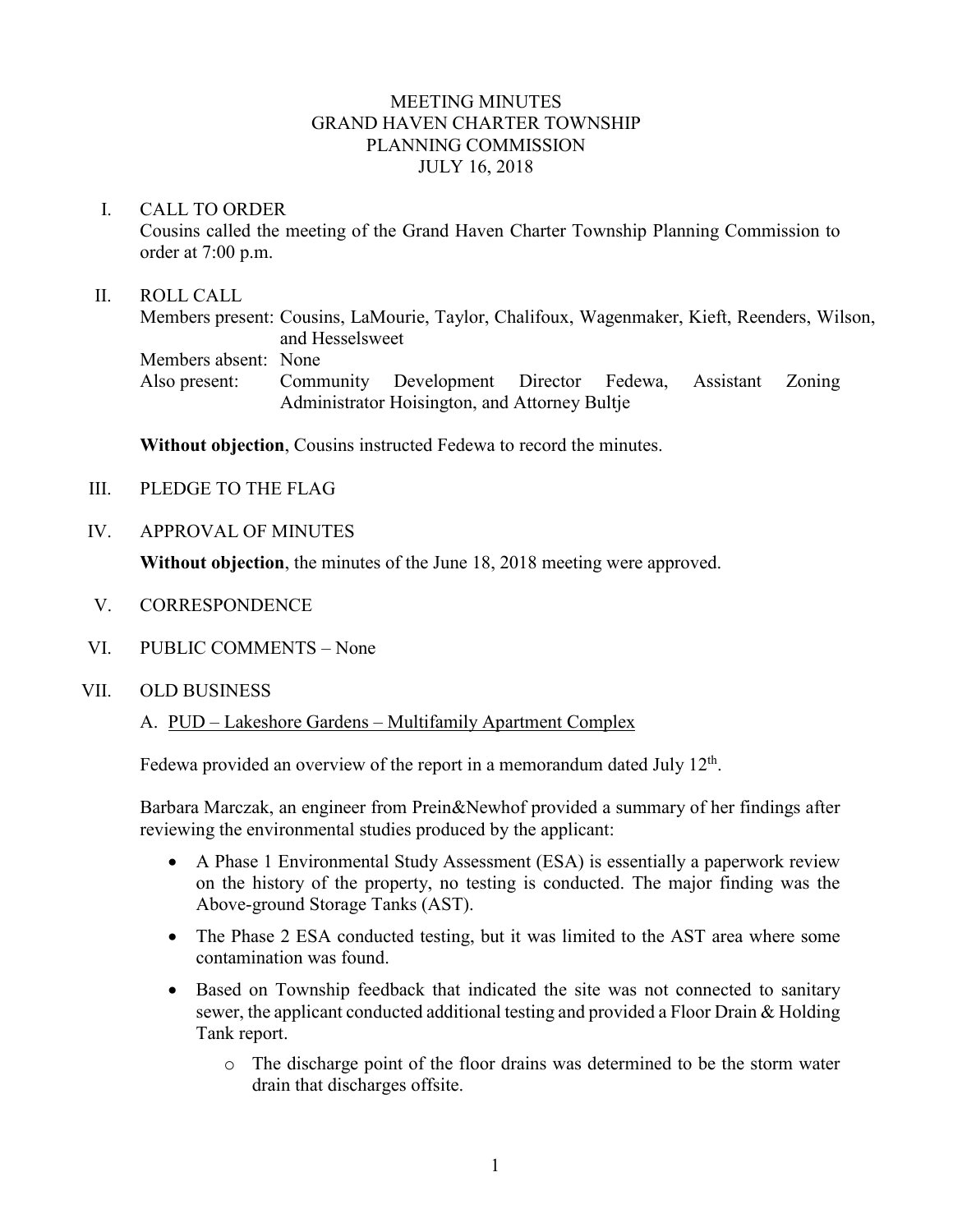- o The holding tank can, and will, be crushed onsite per the Ottawa County Environmental Health Department.
- Due Care Plan is sufficient, but does include various legal statements that the applicant did not cause the contamination and therefore is not responsible for remediation. Rather, are only responsible for protecting the public health and from exacerbating or making the contamination spread or become worse, and prevent the 'reasonably foreseeable acts of third parties.'

The application, and environmental findings, were discussed by the Commissioners:

- Inquired if a magnetometer was used to find the holding tank.
	- o Per Roger Bour, the applicant's environmental engineer, no—a magnetometer was not used because the tank is concrete.
- Requested Marczak provided a review of her nine recommendations. Specifics explanations include:
	- o No assessment of potential salt in the groundwater was performed, but salt does dissipate quickly.
	- o No private water wells should be allowed, to prevent the groundwater from being used for irrigation or drinking.
	- o Will be important to review the dewatering hydrogeological assessment that will become available after earthwork and dewatering begins for utility installation. This assessment, along with the groundwater monitoring wells, will determine if the contamination has entered the groundwater and how far it has migrated.
		- If these additional tests find additional contamination that is spreading then the Township will likely want to require the vapor-barrier.
- Bour was invited to respond to Marczak's findings:
	- o Will review the salt pile after it is removed, and the concrete pad is removed. However, does not believe contamination will be an issue since the salt has been covered by a barn, and if any salt has leeched into the groundwater it does dissipate quickly. A comparison was provided that salt used for roads and sidewalks during winter has about the same potential for contamination.
	- o Regarding the potential condition of approval that would require a petroleumresistant vapor barrier on all buildings—the results of the volatilization to indoor air assessment has already been completed. No exposure pathway. Distance between the known contamination and the apartment buildings exceeds the distance requirements established by the DEQ.
		- Thus, the DEQ would not require any petroleum-resistant vapor barriers.
	- $\circ$  Additional testing for volatilization to indoor air will only be conducted if the dewatering hydrogeological assessment reveals the contamination plume has migrated, which is not expected.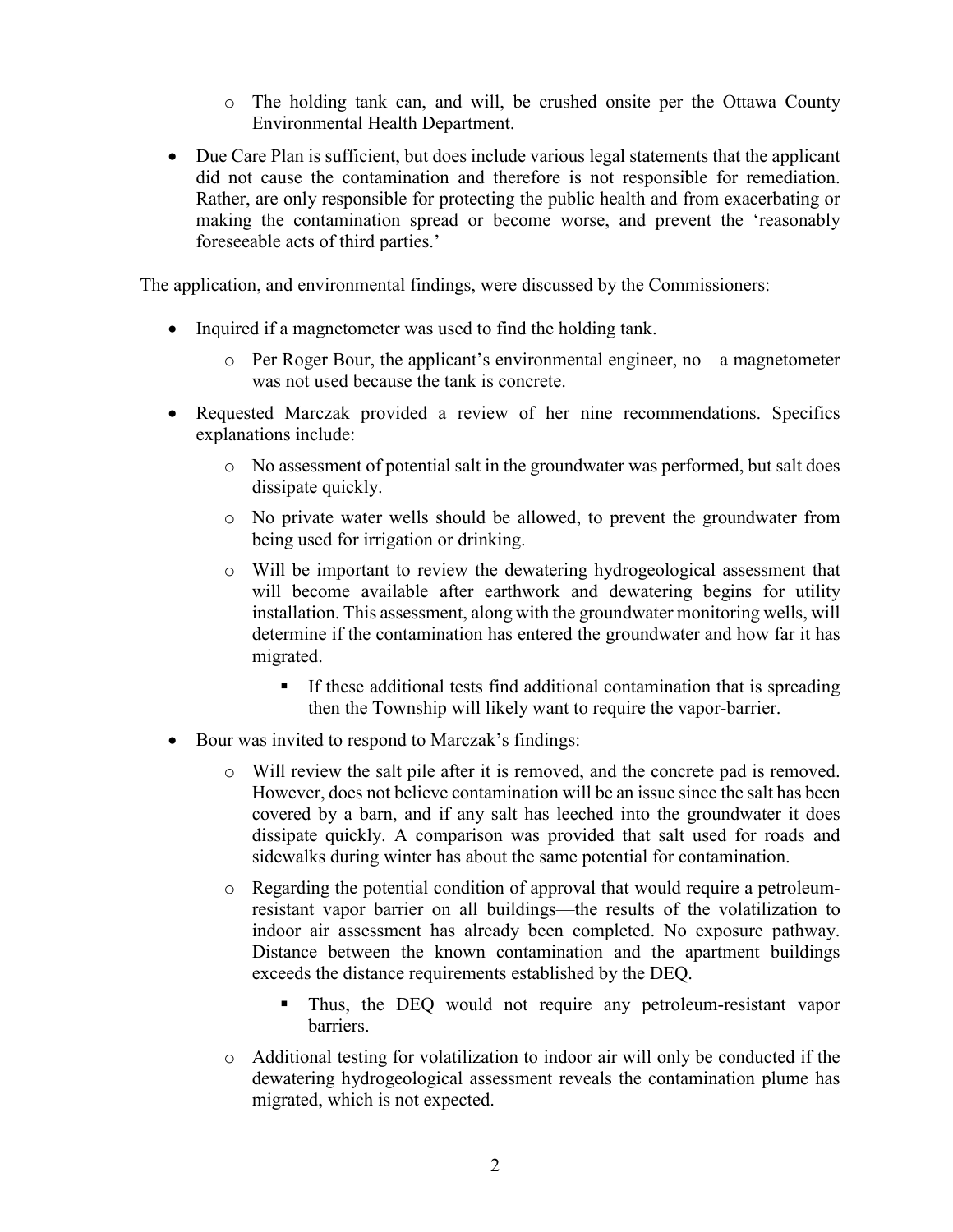- Marczak affirmed Bour's findings and acknowledged that her review of the environmental studies took a conservative approach.
- Rather than using a vapor barrier for each building, which is costly; should a soil boring be taken under each building?
	- o Bour explained he is confident in the horizontal extent of the known contamination—estimated to be approximately 25 yd<sup>3</sup> x 25 yd<sup>3</sup>. DEQ & EPA only require a 6-foot isolation distance and the nearest apartment building is over 80-feet. If a problem was found in the future it can be addressed specific to the findings.
- Matthew D. Zimmerman, the applicants environmental law attorney indicated staff overstated the findings and breadth of the Township's legal authority in the July  $12<sup>th</sup>$ memorandum.
- Inquiry was made about the petroleum testing and why the rest of the site was not included in the ESA's. Bour explained the following:
	- o Typically, petroleum floats, but on rare occasions these compounds can sink quite deeply underground. Sinking usually only occurs with odd soil types. Additional testing will be completed as stated in the Due Care Plan. If any additional contaminants were found, it would not impact the volatilization to indoor air/vapor-barrier concerns.
	- o Initial testing did not reveal any diesel fuel, and when that occurs the industry standard is to cease testing for that compound. This method also complies with DEQ standards.
	- o Reviewed historical use of the property during the Phase 1 ESA. The scope of the Phase 2 ESA is based on the experience and professional judgment of the environmentalist; and did not find any justification to expand the scope of Phase 2.
		- Could perform random sampling, or grid pattern sampling, but both are expensive and rarely find any contaminants.

**Motion** by Wilson, supported by Reenders, to recommend the Township Board **conditionally approve** the proposed multi-family residential Lakeshore Gardens PUD application to construct 6 apartment buildings, with a total of 156-units ranging from 496-sqft to 1,070-sqft in floor area. This is based on the application meeting the requirements and standards set forth by the Grand Haven Charter Township Zoning Ordinance and Master Plan. The motion is subject to, and incorporates, the following report concerning the Planned Unit Development, including conditions of approval. **Which motion carried unanimously.**

## REPORT – LAKESHORE GARDENS APARTMENTS – PUD

Pursuant to the provisions of the Grand Haven Charter Township (the "Township") Zoning Ordinance (the "Zoning Ordinance"), the following is the report of the Grand Haven Charter Township Planning Commission (the "Planning Commission") concerning an application by Chad Bush (the "Developer") for approval of a Lakeshore Gardens Planned Unit Development (the "Project" or the "PUD").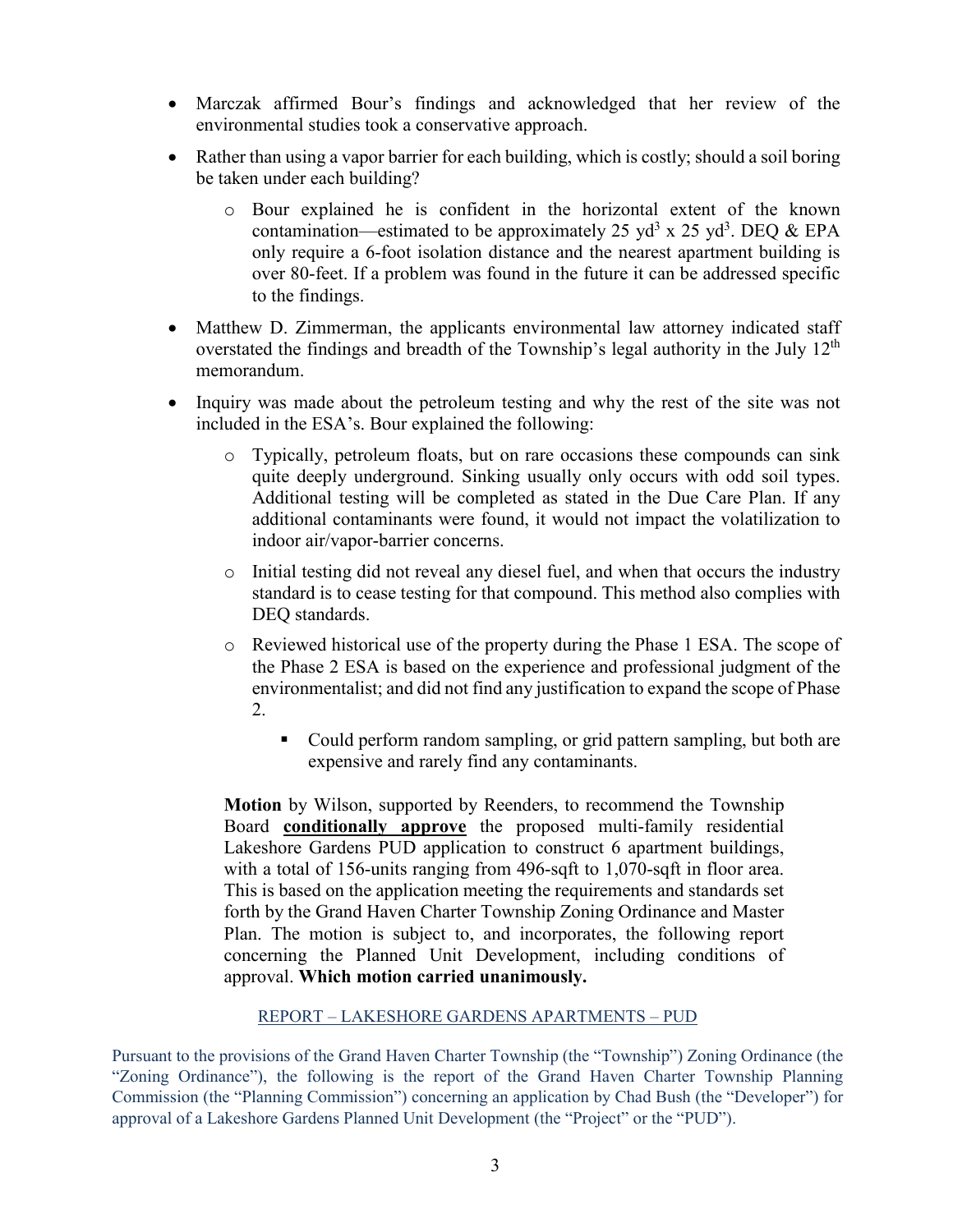The Project will consist of a multi-family apartment complex. This 11.47-acre Project will consist of six three-story buildings, four buildings will contain 24-units, the remaining two will each contain 30-units. The floor areas of the 156-units range from 496-sqft to 1,070-sqft. It also includes 94-enclosed garage spaces, 224-surface parking spaces. It will also include 2.5-acres of designated open space. The Project as recommended for approval is shown on a final site plan (the "Final Site Plan"), last revised 6/8/2018, including landscaping (the "Final Landscape Plan") and elevation renderings (the "Final Elevations"), last revised 5/15/18; collectively referred to as the "Documentation," presently on file with the Township.

The purpose of this report is to state the decision of the Planning Commission concerning the Project, the basis for the Planning Commission's recommendation, and the Planning Commission's decision that the Lakeshore Gardens PUD be approved as outlined in this motion. The Developer shall comply with all the Documentation submitted to the Township for this Project. In granting the approval of the proposed PUD application, the Planning Commission makes the following findings pursuant to Section 17.04.3 of the Zoning Ordinance.

- 1. The Project meets the site plan review standards of Section 23.06 of the Zoning Ordinance. Specifically, pursuant to Section 23.06.7, the Planning Commission finds as follows:
	- A. The uses proposed will not adversely affect the public health, safety, or welfare. Uses and structures located on the site take into account topography, size of the property, the uses on adjoining property and the relationship and size of buildings to the site. The site will be developed so as not to impede the normal and orderly development or improvement of surrounding property for uses permitted in this Ordinance.
	- B. Safe, convenient, uncontested, and well defined vehicular and pedestrian circulation is provided for ingress/egress points and within the site. Drives, streets and other circulation routes are designed to promote safe and efficient traffic operations within the site and at ingress/egress points.
	- C. The arrangement of public or private vehicular and pedestrian connections to existing or planned streets in the area are planned to provide a safe and efficient circulation system for traffic within the Township.
	- D. Removal or alterations of significant natural features are restricted to those areas which are reasonably necessary to develop the site in accordance with the requirements of this Ordinance. The Planning Commission has required that landscaping, buffers, and/or greenbelts be preserved and/or provided to ensure that proposed uses will be adequately buffered from one another and from surrounding public and private property.
	- E. Areas of natural drainage such as swales, wetlands, ponds, or swamps are protected and preserved insofar as practical in their natural state to provide areas for natural habitat, preserve drainage patterns and maintain the natural characteristics of the land.
	- F. The site plan provides reasonable visual and sound privacy for all dwelling units located therein and adjacent thereto. Landscaping shall be used, as appropriate, to accomplish these purposes.
	- G. All buildings and groups of buildings are arranged so as to permit necessary emergency vehicle access as requested by the Fire/Rescue Department.
	- H. All streets and driveways are developed in accordance with the OCRC specifications, as appropriate. In addition, an internal sidewalk system has been included and an external sidewalk within the Robbins Road right-of-way.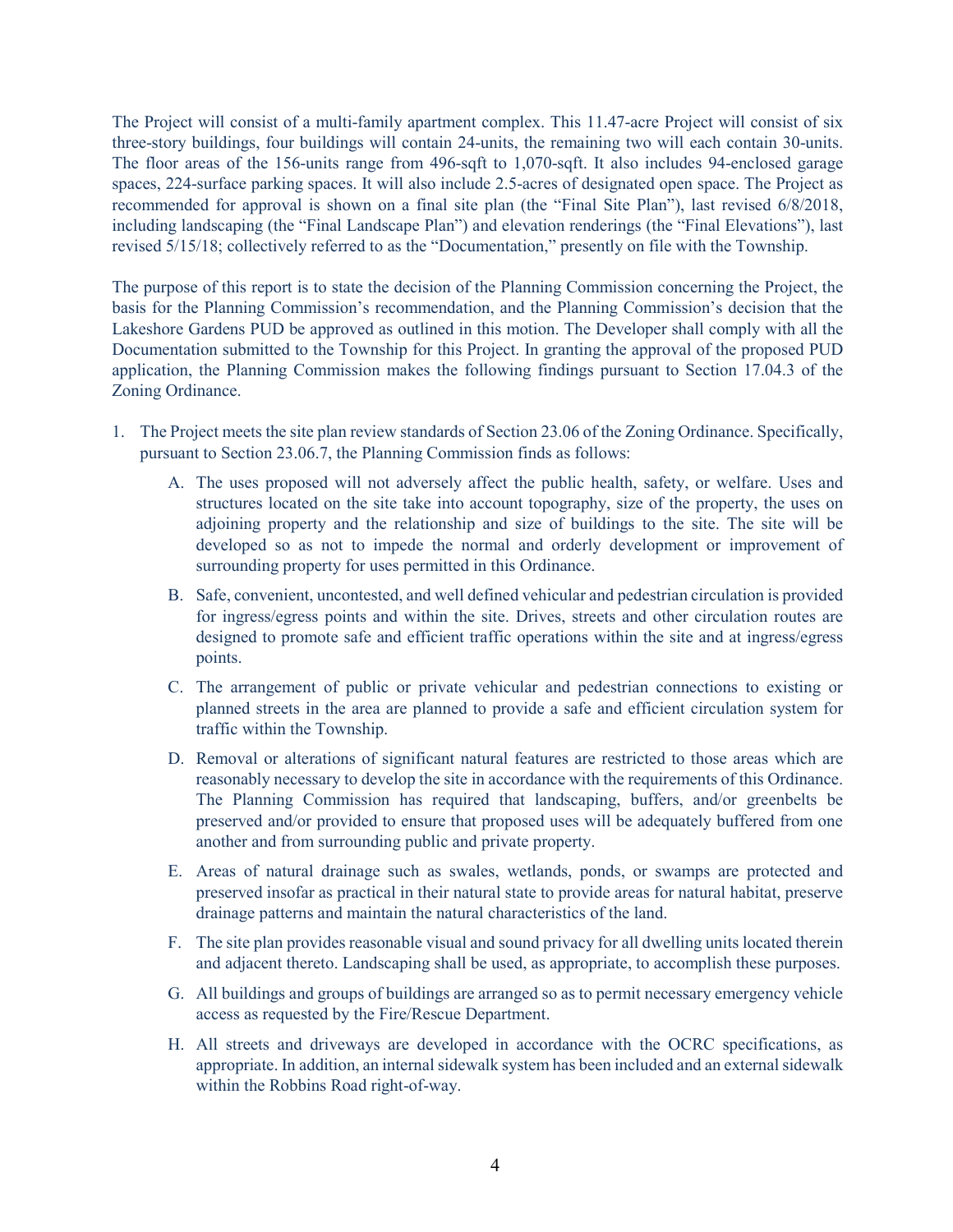- I. Appropriate measures have been taken to ensure that removal of surface waters will not adversely affect neighboring properties or the public storm drainage system. Provisions have been made to accommodate stormwater, prevent erosion and the formation of dust.
- J. Exterior lighting is arranged so that it is deflected away from adjacent properties and so it does not interfere with the vision of motorists along adjacent streets, and consists of sharp cut-off fixtures to reduce light pollution and preserve the rural character of the Township.
- K. All loading and unloading areas and outside storage areas, including areas for the storage of trash, which face or are visible from residential districts or public streets, are screened.
- L. Entrances and exits are provided at appropriate locations so as to maximize the convenience and safety for persons entering or leaving the site.
- M. The Documentation conforms to all applicable requirements of County, State, Federal, and Township statutes and ordinances.
- N. As appropriate, fencing will be installed around the boundaries of the development if deemed necessary to preventing trespassing or other adverse effects on adjacent lands.
- O. The general purposes and spirit of this Ordinance and the Master Plan of the Township are maintained.
- 2. The Planning Commission finds the Project meets the intent for a PUD, as described in Section 17.01.3 of the Zoning Ordinance. By approving this Project as a PUD, the Township has been able to negotiate various amenities and design characteristics as well as additional restrictions with the Developer, as described in this report, which the Township would not have been able to negotiate if the PUD Chapter of the Zoning Ordinance was not used.
- 3. Section 17.01.5, Section 17.02.1.B.1-4 of the Zoning Ordinance, as well as Section 503 of the Michigan Zoning Enabling Act, allow for departures from Zoning Ordinance requirements; these provisions are intended to result in land use development that is substantially consistent with the goals and objectives of the Township Master Plan and the Zoning Ordinance, and consistent with sound planning principles. The Developer requested two departures. The Planning Commission makes the following findings.
	- A. Section 24.04.1 allow a 35-foot maneuvering lane in front of the garage buildings.
		- The Planning Commission finds it acceptable to allow the increased width to enable easier, and safer, turning movements within the site. Particularly for the barrier-free spaces that can accommodate a wheelchair accessible van. Developer is only required to provide 8 barrier-free spaces  $+1$  van-accessible barrier-free space. In this case, the Developer is providing 22 barrier-free spaces, or 144% more than required.
	- B. Section 21.02 allow a reduced minimum floor area for 51-units; 12-units at 496-sqft and 39 units at 730 sqft.
		- The Planning Commission finds it acceptable to allow the reduced floor area because it will enable the Developer to provide some affordable housing to the community. In addition, the Developer provided compelling comparisons of other apartment sizes. The Executive Director of Housing Next supports the reduced floor area as well.
- 4. Compared to what could have been constructed by right, the Project has been designed to accomplish the following objectives from Section 17.01.4 of the Zoning Ordinance.
	- A. The Project will encourage the use of land in accordance with its natural character and adaptability;
	- B. The Project will promote the conservation of natural features and resources;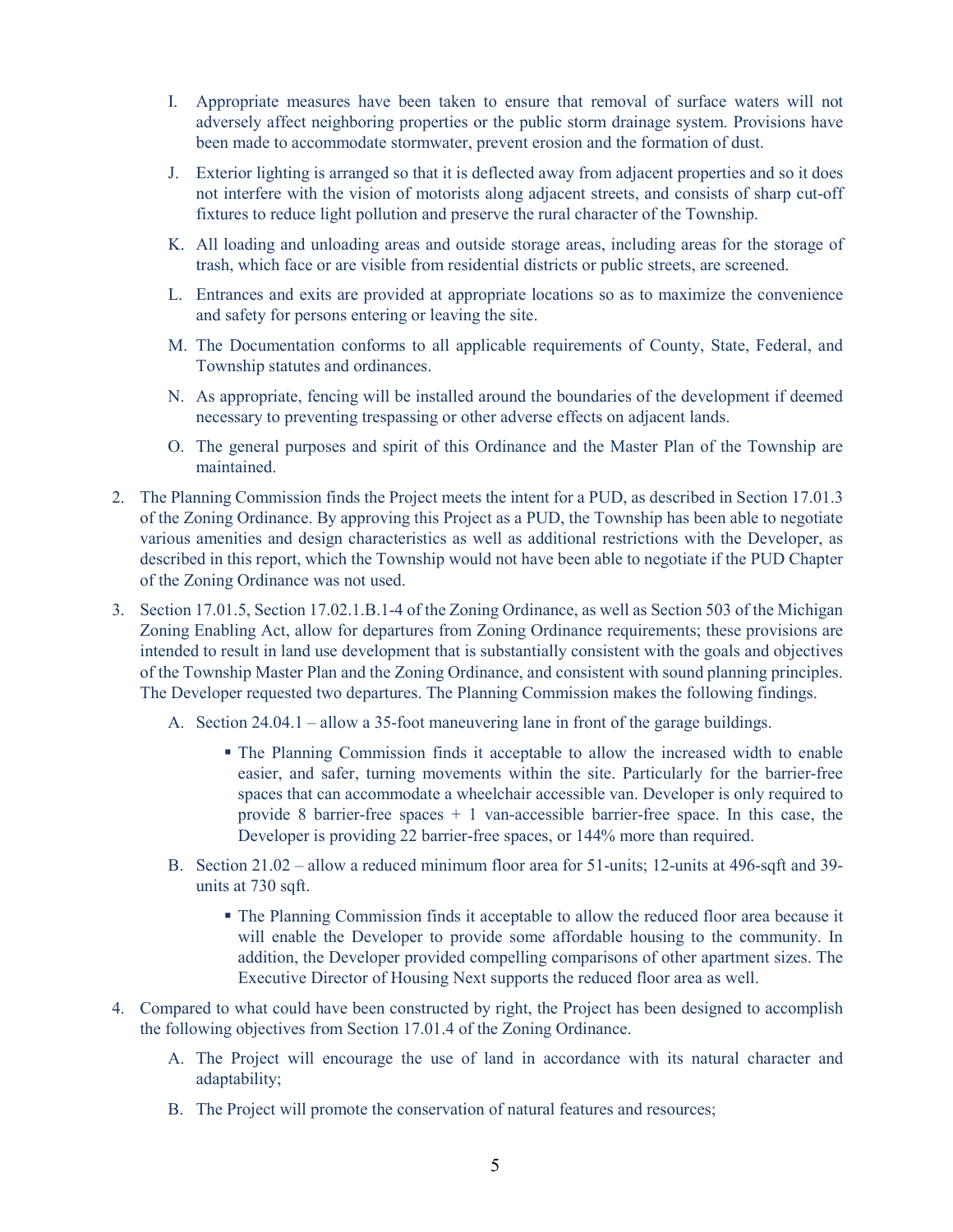- C. The Project will promote innovation in land use planning and development;
- D. The Project will promote the enhancement of housing for the residents of the Township;
- E. The Project will promote greater compatibility of design and better use between neighboring properties;
- F. The Project will promote more economical and efficient use of the land while providing a harmonious variety of housing choices and community facilities in the form of a clubhouse; and
- G. The Project will promote the preservation of open space.
- 5. The Project meets the following qualification requirements of Section 17.02 of the Zoning Ordinance:
	- A. The Project meets the minimum size of five acres of contiguous land.
	- B. The Project site has distinct physical characteristics which makes compliances with the strict requirements of the ordinance impractical.
	- C. The PUD design includes innovative development concepts that substantially forward the Intent and Objectives of Section 17.01, and permits an improved layout of land uses and other site features that could not otherwise be achieved under normal zoning.
- 6. The Planning Commission also finds the Project complies with the general PUD Design Considerations of Section 17.05 of the Zoning Ordinance.
	- A. The stormwater management system for the Project and the drainage facilities will properly accommodate stormwater on the site, will prevent runoff to adjacent properties, and are consistent with the Township's groundwater protection strategies.
	- B. The Project will not interfere with or unduly burden the water supply facilities, the sewage collection and disposal systems, or other public services such as school facilities, park and recreation facilities, etc.
	- C. Utility services within the Project shall be underground. This includes but is not limited to electricity, gas lines, telephone, cable television, public water and sanitary sewer.
	- D. The internal road system in the Project is designed to limit destruction of existing natural vegetation and to decrease the possibility of erosion.
	- E. Vehicular circulation, traffic and parking areas have been planned and located to minimize effects on occupants and users of the Project and to minimize hazards to adjacent properties and roadways.
	- F. Parking requirements for each use have been determined to be in accordance with Chapter 24 (Parking, Loading Space, and Signs).
	- G. Street lighting will be installed in the same manner as required under the Township's Subdivision Control Ordinance.
	- H. Buildings in the Project have been sited to protect natural resources. Natural features such as natural grade, trees, vegetation, water bodies and others have been incorporated into the Documentation.
	- I. Landscaping, natural features, open space and other site amenities have been located in the Project to be convenient for occupants of, and visitors to, the PUD.
	- J. The Project is reasonably compatible with the natural environment of the site and the adjacent premises.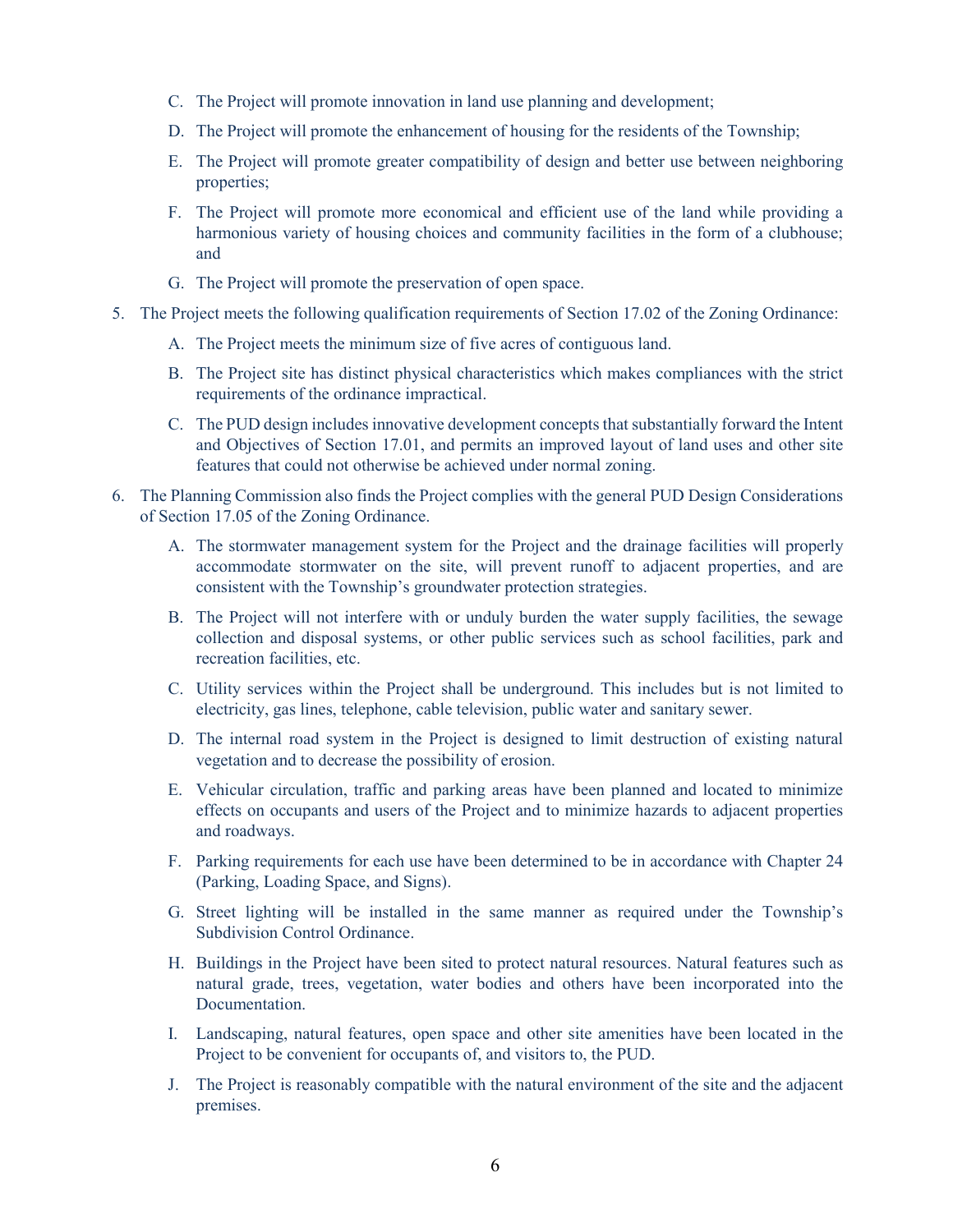- K. The Project will not unduly interfere with the provision of adequate light or air, nor will it overcrowd land or cause an unreasonably severe concentration of population.
- L. Exterior lighting within the Project complies with Chapter 20A for an LZ 3 zone.
- M. Outside storage of materials shall be screened from view.
- N. Signage is compliant with Section 24.13 of the Zoning Ordinance.
- O. The Project will not have a substantially detrimental effect upon or substantially impair the value of neighborhood property, as long as all of the standards and conditions of this approval of the Project are satisfied.
- P. The Project is in compliance with all applicable Federal, State, County, and local laws and regulations. Any other permits for development that may be required by other agencies shall be available to the Township Board before construction is commenced.
- Q. The Project satisfies the minimum open space of 20 percent required by the Zoning Ordinance.
- R. The open space in the Project is large enough and properly dimensioned to contribute to the purpose and objectives of the PUD.
- S. The open space in the Project consists of contiguous land area which is restricted to nondevelopment uses.
- T. The open space in the Project will remain under common ownership or control.
- U. The open space in the Project is set aside by means of conveyance that satisfies the requirements of Section 17.05.5.G of the Zoning Ordinance.
- V. The Project is consistent with the goals and objectives of the Master Land Use Plan. Specifically, it is consistent with the Master Plan designation of the property in question.
- 7. The Planning Commission finds that the Project complies with the uses permitted for a residential planned unit development, as described in Section 17.07.1.C of the Zoning Ordinance—Multiple Family Dwellings.
- 8. The Planning Commission also finds the Project shall comply with the below additional conditions as well.
	- A. Must obtain permits from all applicable agencies including, the Ottawa County Water Resources Commissioner and City of Grand Haven. Permits shall be obtained before building permits are issued.
	- B. The Developer shall enter into a PUD Contract with the Township, which will be drafted by the Township Attorney and executed by the Township Board prior to receiving an occupancy permit.
	- C. Extend the width of the main drive aisle to 30-feet farther south to the curve adjacent to the SW corner of the clubhouse.
	- D. Open Space Conveyance shall be recorded with the Ottawa County Register of Deeds and a copy provided to the Township.
	- E. The following conditions are imposed as a result of the Environmental Site Assessments and Due Care Plan:
		- i. Because utilities are proposed near a known area of impact, require a detailed plan for watermain and sanitary sewer construction including "petroleum resistant" gasket material.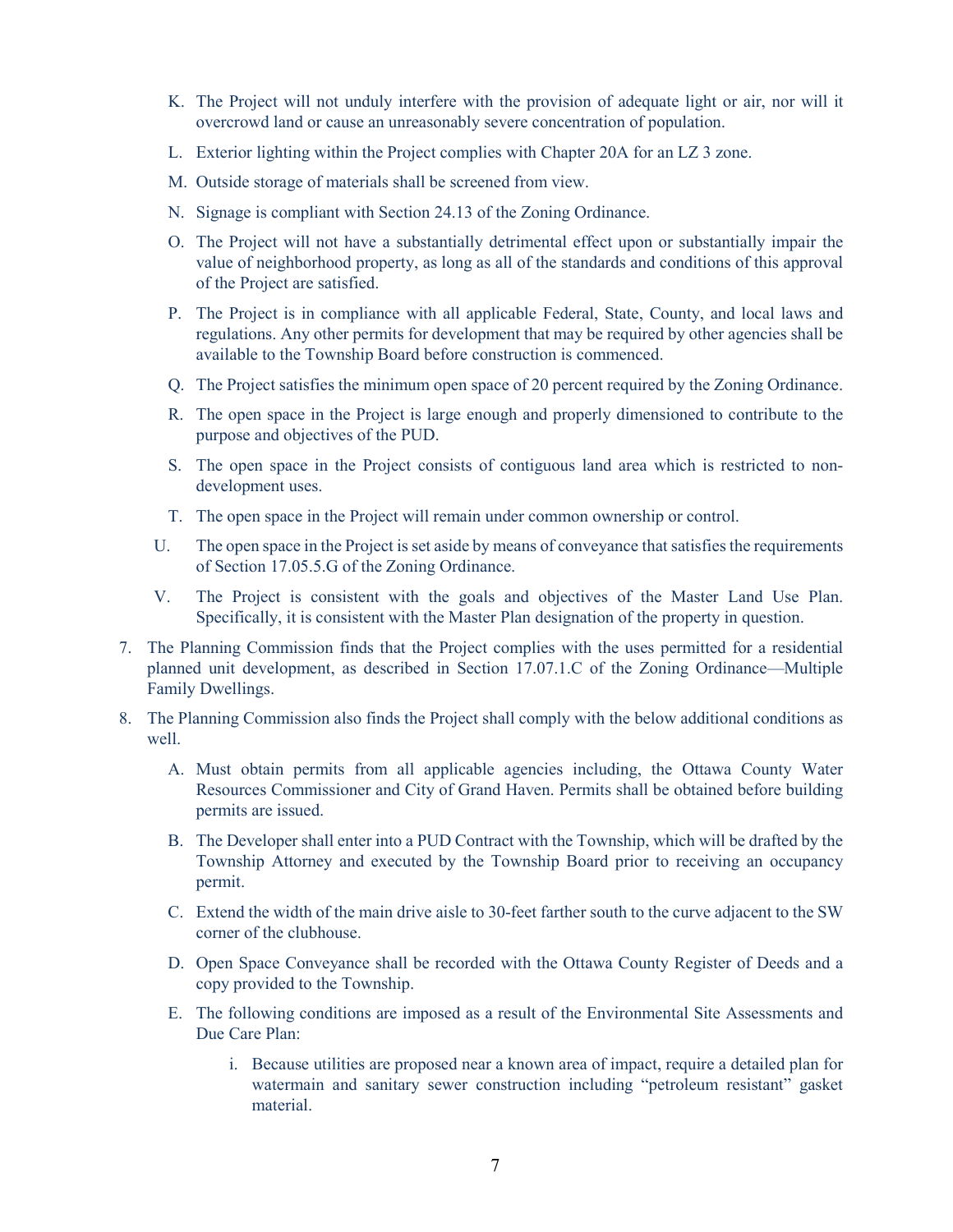- ii. An assessment of salt spillage in soil and groundwater on utility construction. Salt can be corrosive to metal pipe.
- iii. Prohibition on water wells (*except monitoring wells*) either through PUD approval or a restrictive covenant.
- iv. Provide results of dewatering hydrogeological assessment.
- v. Provide results of groundwater monitoring.
- vi. Provide results of volatilization to indoor air assessment and whether engineering controls are needed based on groundwater monitoring.
- vii. Provide location of remaining impacted soils or groundwater on final plan in form that can be permanently referenced in the future.
- viii. Provide confirmation of holding tank removal or closure in place.
- ix. Provide copy of final Due Care Plan at conclusion of construction. This is important for Township utility workers in case they must make a repair to utilities in the future, both for health and safety of workers during the repair and the need for addressing groundwater and/or soil contamination during dewatering and excavation.
- x. Install a petroleum-resistant vapor barrier, or other alternative remedies on all buildings that comply with DEQ standards, if results of additional testing warrant the need. All results shall be shared with, and reviewed by, the Township's Engineering Firm Prein&Newhof.

## VIII. NEW BUSINESS

#### A. Trial-Run for Open Discussion Format

Fedewa provided an overview of the report in a memorandum dated July  $12<sup>th</sup>$ .

**Motion** by Wilson, supported by LaMourie, to begin the Open Discussion trial at the next meeting, will subsequently be placed on every other meeting agenda, will be limited to a total of 30-minutes, will be information only and not for action at that meeting, will be the last item on the agenda before adjournment, and the trial shall cease at the end of 2018. **Which motion carried unanimously.**

#### IX. REPORTS

- A. Attorney Report None
- B. Staff Report
	- $\triangleright$  Next regularly scheduled Planning Commission meeting is August 20<sup>th</sup>.
	- Zoning Ordinance Update Committee has directed staff to fine-tune the current draft of the new zoning ordinance. When staff is satisfied, the draft will be forwarded to the Planning Commission for review.
- C. Other
	- $\triangleright$  Planning Commission, Township Attorney, and staff all expressed their happiness that Hesselsweet is recovering well and able to attend meetings again.
- X. EXTENDED PUBLIC COMMENTS None